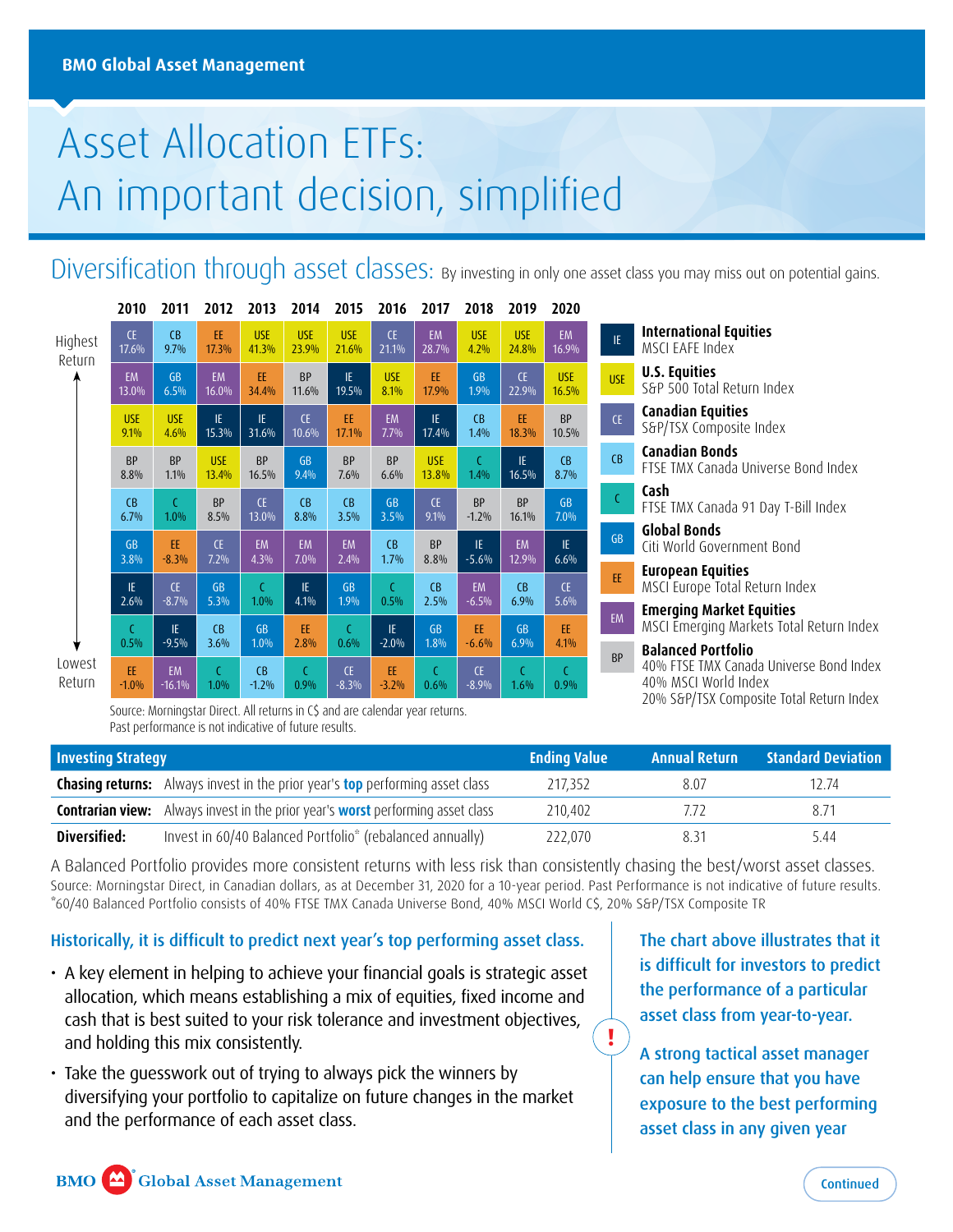<span id="page-1-0"></span>Do-it-yourself (DIY) investors typically invest in a basket of stocks, based on market research, help from a friend, or the latest hot tip from their favourite "Top 10 Investment Tip" blog. While their portfolios may appear to be diversified at first glance, they can lack important exposures by:



**!**

**Asset class** – the right mix of fixed income and equities is critical to reaching your financial goals

**Geography** – A global approach to investing will add more diversification to your portfolios and may lower market volatility

**Sectors** – ensure you have both cyclical and defensive sectors in your portfolio

### **Asset Allocation Investing**

**Asset allocation is one of the most important investment decision an investor will make in their portfolio. The asset allocation of a portfolio will determine how much to allocate to fixed income, equity and to cash:** 

- **Fixed Income –** Provides security and income
- **Equity –** Provides long-term growth and inflation protection
- **Cash –** Safety, liquidity

Fixed income, equity and cash all offer different characteristics, and each asset class reacts differently to market movements and to economic events. In this way, asset classes work together to bring an investor the right mix of risk, return, security and growth while maintaining a diversified portfolio.

## Why Does The Mix Matter?

### **A portfolio's asset allocation will have the largest impact on an investor's long-term returns, more so than individual stock selection.**

**The decision between a conservative, balanced and growth portfolio reflects an investor's risk/return profile.** An investor must define their return objectives and determine their ability and willingness to accept market risk. An investor must consider factors such as time horizon and investment goals. A longer investing time horizon allows for more allocation to riskier assets such as equities, this is because an investor has more time to recover from short-term corrections. Each investing goal has its own unique asset allocation. Saving for a house, retirement or for education would each have its own optimal asset mix.

## **46** Asset allocation explains over 90 per cent of the variation **??**<br>
in a portfolio's quarterly returns *in a portfolio's quarterly returns*

1986 study by Brinson, Hood, and Beebower, "Determinants of Portfolio Performance"

### 8 Reasons to Buy Asset Allocation ETFs

- **1. Simplified Investing –** All-in-one Investment Solution that provides instant diversification
- **2. Broad diversification –** Consisting of a basket of ETF that in themselves hold many securities
- **3. Professionally constructed –** Leverage the Asset Allocation experience of industry professionals
- **4. Automatic Rebalancing –** Keeps one's investment portfolio on track to risk and return objectives
- **5. Transparency –** Knowing what is in the ETF can help reduce duplication when complementing a portfolio
- **6. Liquid –** able to buy or sell the basket of holdings at any time
- **7. Lower cost –** ETF based solutions tend to charge lower fees than other diversified investments
- **8. All-in-one cost structure –** Most popular Asset Allocation ETFs only charge the one top fee without charging the underlying ETF costs